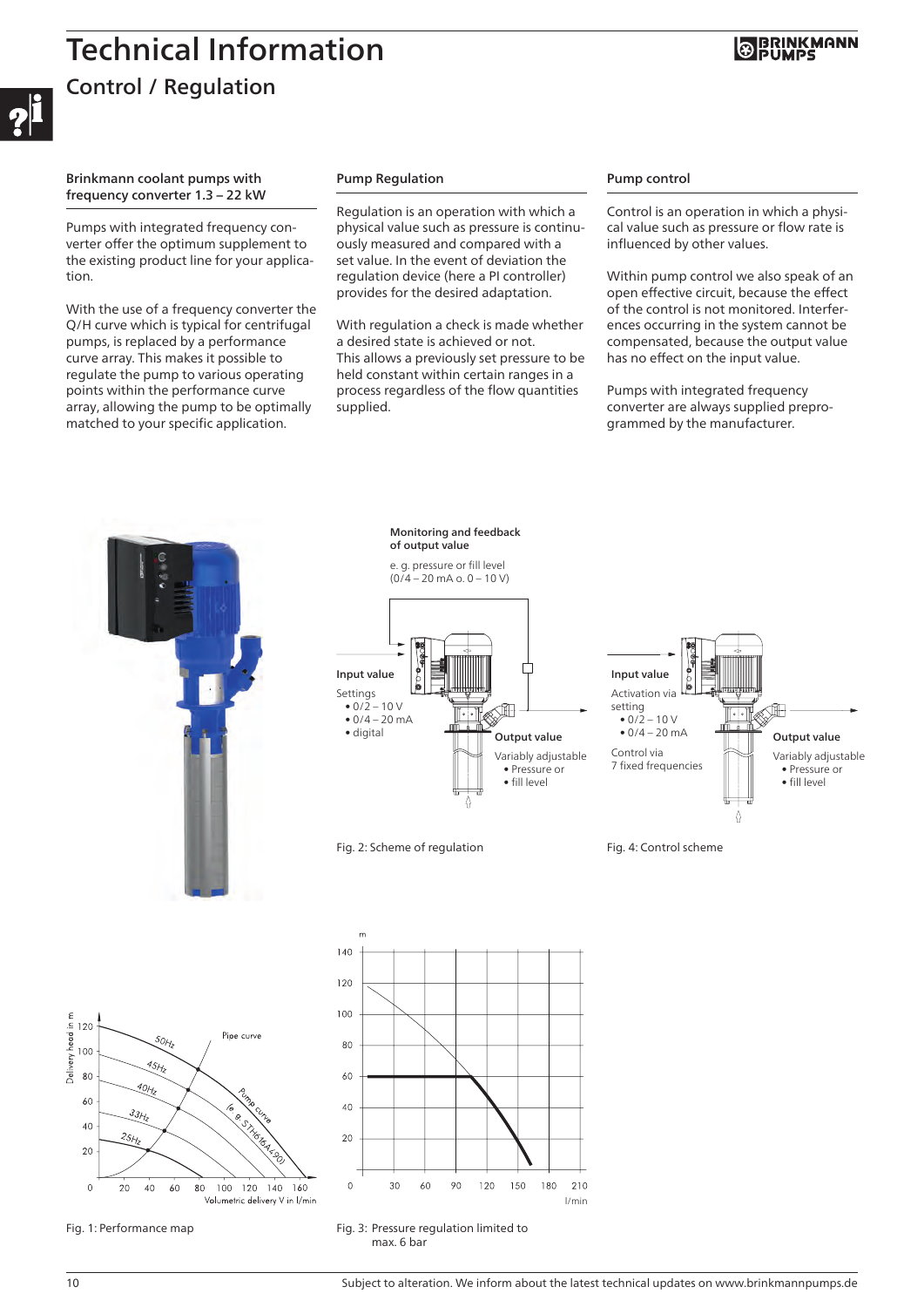### Technical Information Control / Regulation



#### 1. Pump control via analog signal

When the coolant pump is controlled by using a frequency converter, nearly an infinite number of pressures can be achieved, for example, for different tools.

Usually the layout of the pump is limited to the 50 Hz version. Operation at higher frequencies is possible for various pumps with power reserves after consulting with the company.

The frequency converter is then operated at the current limit. This means the motor is operated at the set motor current rating at its maximum. If the pump requires more motor power for the operating point, the frequency is reduced until the max. motor current is reached again.

#### 2. Pump control via fixed frequencies (max. 7)

An alternative to analog pump control is digital control of the frequency converter over 3 digital inputs. Here up to 7 different fixed frequencies can be set.

With fixed frequency control it is possible to realize different pressure stages with one tool.



Fig. 5: Analog signal (infinite)



Fig. 6: Fixed frequencies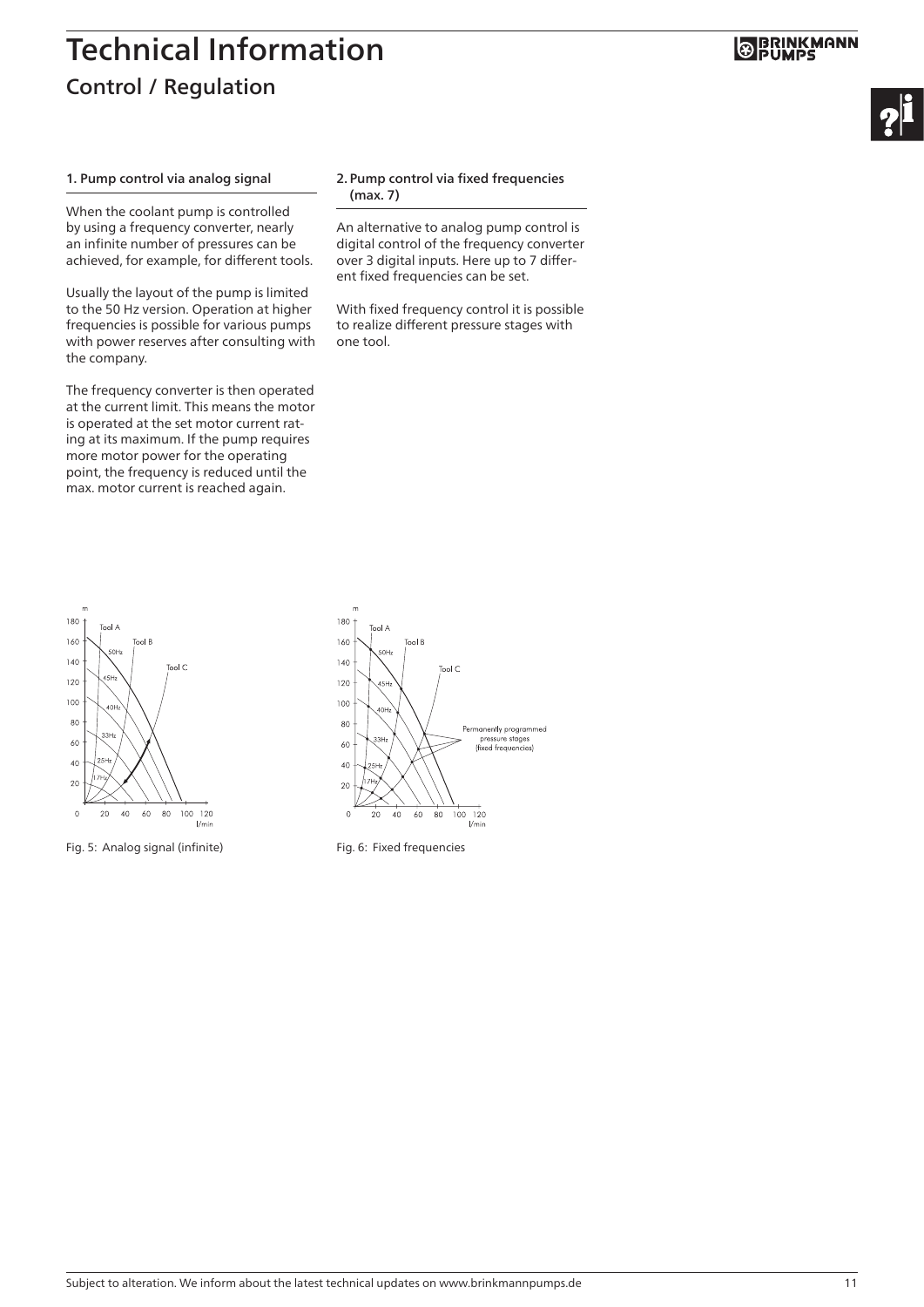# Technical Information



Control / Regulation

#### Brinkmann Pumps Offset Regulation for High Pressure Pumps

The target pressure is calculated by the VFD based on the working point and is not supplied by the machine tool. The intelligent control of the valves allows for minimizing potential pressure spikes.



#### Minimizing pressure peaks during tool change